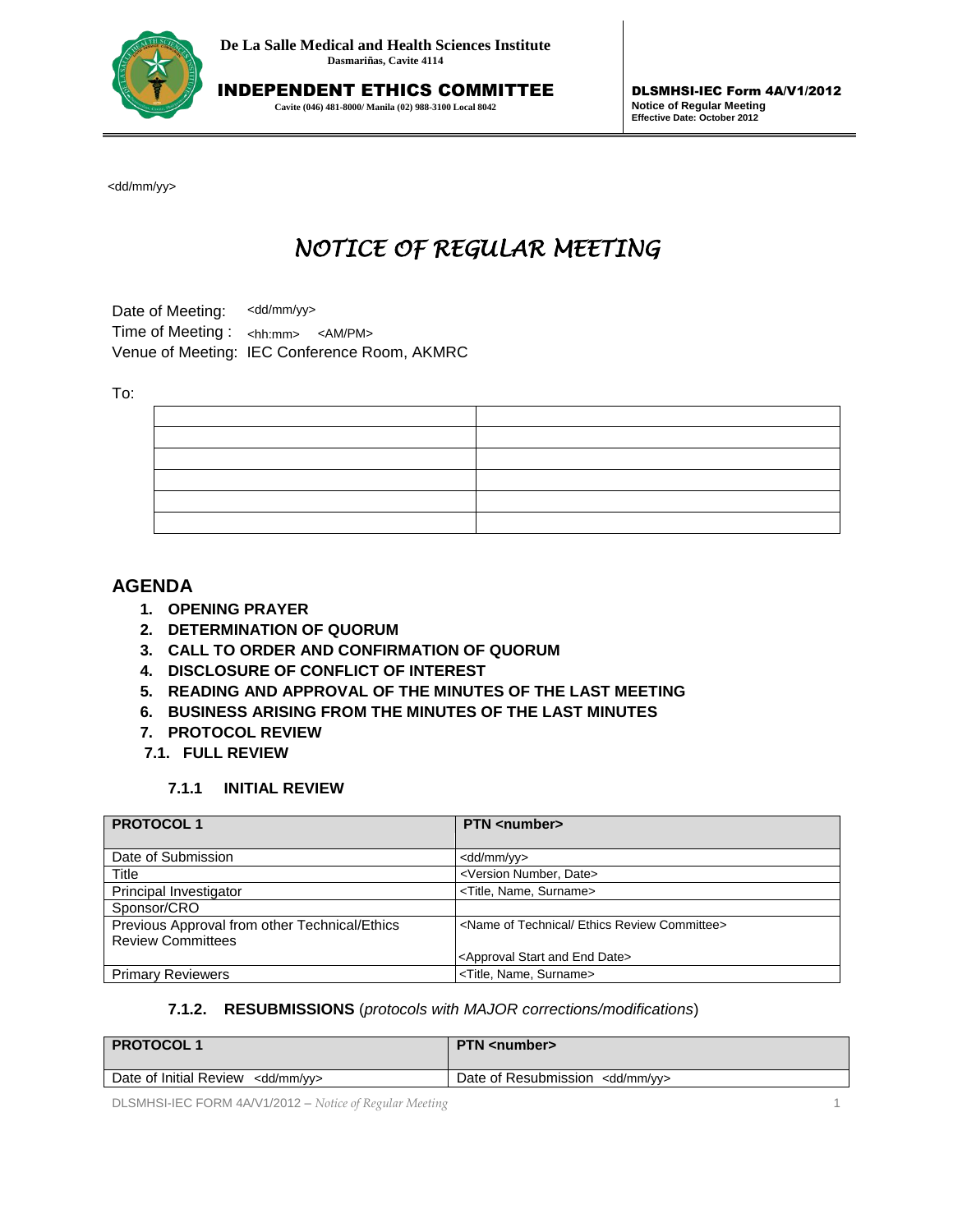

**Cavite (046) 481-8000/ Manila (02) 988-3100 Local 8042**

| Title                    | <version date="" number,=""></version> |
|--------------------------|----------------------------------------|
| Principal Investigator   | <title. name.="" surname=""></title.>  |
| Sponsor/CRO              |                                        |
| <b>Primary Reviewers</b> | <title, name,="" surname=""></title,>  |

#### **7.1.3. REQUIRING CLARIFICATORY INTERVIEW**

| <b>PROTOCOL1</b>                         | <b>PTN</b> <number></number>                 |
|------------------------------------------|----------------------------------------------|
| Date of Submission <dd mm="" yy=""></dd> | Date of Initial Review <dd mm="" yy=""></dd> |
| Title                                    | <version date="" number,=""></version>       |
| Principal Investigator                   | <title, name,="" surname=""></title,>        |
| Sponsor/CRO                              |                                              |
| <b>Primary Reviewers</b>                 | <title, name,="" surname=""></title,>        |

#### **7.1.4. PROTOCOL AMENDMENT APPLICATIONS** *(with MAJOR Amendments that can affect the scientific and/or ethical acceptability of the protocol)*

| <b>PROTOCOL1</b>                       | <b>PTN</b> <number></number>                    |
|----------------------------------------|-------------------------------------------------|
| Date of Approval <dd mm="" yy=""></dd> | Amendment Submission Date <dd mm="" yy=""></dd> |
| Title                                  | <version date="" number,=""></version>          |
| Principal Investigator                 | <title, name,="" surname=""></title,>           |
| Sponsor/CRO                            |                                                 |
| <b>Primary Reviewers</b>               | <title, name,="" surname=""></title,>           |

## **7.1.5. CONTINUING REVIEW APPLICATIONS**

| <b>PROTOCOL1</b>                       | <b>PTN</b> <number></number>                             |
|----------------------------------------|----------------------------------------------------------|
| Date of Approval <dd mm="" yy=""></dd> | Continuing Review Application Date <dd mm="" yy=""></dd> |
| Title                                  | <version date="" number,=""></version>                   |
| Principal Investigator                 | <title, name,="" surname=""></title,>                    |
| Sponsor/CRO                            |                                                          |
| <b>Primary Reviewers</b>               | <title, name,="" surname=""></title,>                    |

## **7.1.6. FINAL REPORTS**

| <b>PROTOCOL1</b>                       | <b>PTN</b> <number></number>            |
|----------------------------------------|-----------------------------------------|
| Date of Approval <dd mm="" yy=""></dd> | Final Report Date <dd mm="" yy=""></dd> |
| Title                                  | <version date="" number,=""></version>  |
| Principal Investigator                 | <title, name,="" surname=""></title,>   |
| Sponsor/CRO                            |                                         |
| <b>Primary Reviewers</b>               | <title, name,="" surname=""></title,>   |

## **7.1.7. SAE REPORTS**

| <b>PROTOCOL1</b>                       | <b>PTN</b> <number></number>                           |
|----------------------------------------|--------------------------------------------------------|
| Date of Approval <dd mm="" yy=""></dd> | SAE/SUSAR Report Submission Date <dd mm="" yy=""></dd> |
| Title                                  | <version date="" number,=""></version>                 |

DLSMHSI-IEC FORM 4A/V1/2012 – *Notice of Regular Meeting* 2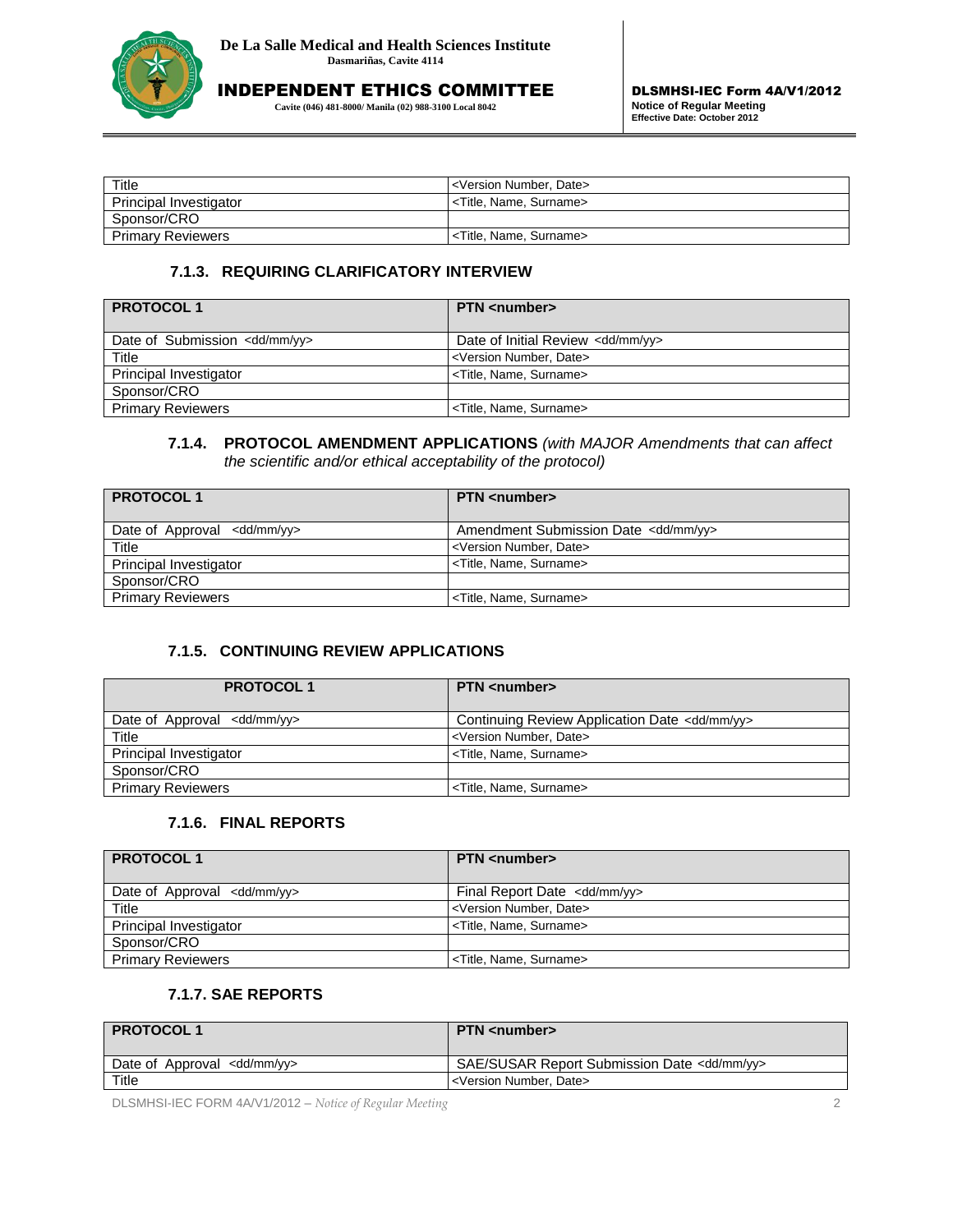

**Cavite (046) 481-8000/ Manila (02) 988-3100 Local 8042**

| <b>Principal Investigator</b> | <title, name,="" surname=""></title,> |
|-------------------------------|---------------------------------------|
| Sponsor/CRO                   |                                       |
| <b>Primary Reviewers</b>      | <title, name,="" surname=""></title,> |

## **7.1.8. SITE VISIT REPORTS**

| <b>PROTOCOL1</b>                       | <b>PTN</b> <number></number>                            |
|----------------------------------------|---------------------------------------------------------|
| Date of Approval <dd mm="" yy=""></dd> | Site Visit Report Submission Date <dd mm="" yy=""></dd> |
| Title                                  | <version date="" number,=""></version>                  |
| Principal Investigator                 | <title, name,="" surname=""></title,>                   |
| Sponsor/CRO                            |                                                         |
| <b>Primary Reviewers</b>               | <title, name,="" surname=""></title,>                   |

# **7.1.9. PROTOCOL NON-COMPLIANCE (DEVIATION/VIOLATION) REPORTS**

| <b>PROTOCOL1</b>                       | <b>PTN</b> <number></number>                                |
|----------------------------------------|-------------------------------------------------------------|
| Date of Approval <dd mm="" yy=""></dd> | Non-Compliance Report Submission Date <dd mm="" yy=""></dd> |
| Title                                  | <version date="" number,=""></version>                      |
| Principal Investigator                 | <title, name,="" surname=""></title,>                       |
| Sponsor/CRO                            |                                                             |
| <b>Primary Reviewers</b>               | <title, name,="" surname=""></title,>                       |

## **7.1.10. EARLY STUDY TERMINATION APPLICATIONS**

| <b>PROTOCOL1</b>                       | <b>PTN</b> <number></number>                                        |
|----------------------------------------|---------------------------------------------------------------------|
| Date of Approval <dd mm="" yy=""></dd> | Early Termination Application Submission Date <dd mm="" yy=""></dd> |
| Title                                  | <version date="" number,=""></version>                              |
| Principal Investigator                 | <title, name,="" surname=""></title,>                               |
| Sponsor/CRO                            |                                                                     |
| <b>Primary Reviewers</b>               | <title, name,="" surname=""></title,>                               |

# **7.1.11. QUERIES AND COMPLAINTS**

| <b>PROTOCOL1</b>                       | <b>PTN</b> <number></number>                         |
|----------------------------------------|------------------------------------------------------|
| Date of Approval <dd mm="" yy=""></dd> | Query/Complaint Receiving Date <dd mm="" yy=""></dd> |
| Title                                  | <version date="" number,=""></version>               |
| Principal Investigator                 | <title, name,="" surname=""></title,>                |
| Sponsor/CRO                            |                                                      |
| <b>Primary Reviewers</b>               | <title, name,="" surname=""></title,>                |

## **7.2. EXPEDITED REVIEW**

#### **7.2.1. INITIAL REVIEW**

**PTN** <number>

DLSMHSI-IEC FORM 4A/V1/2012 – *Notice of Regular Meeting* 3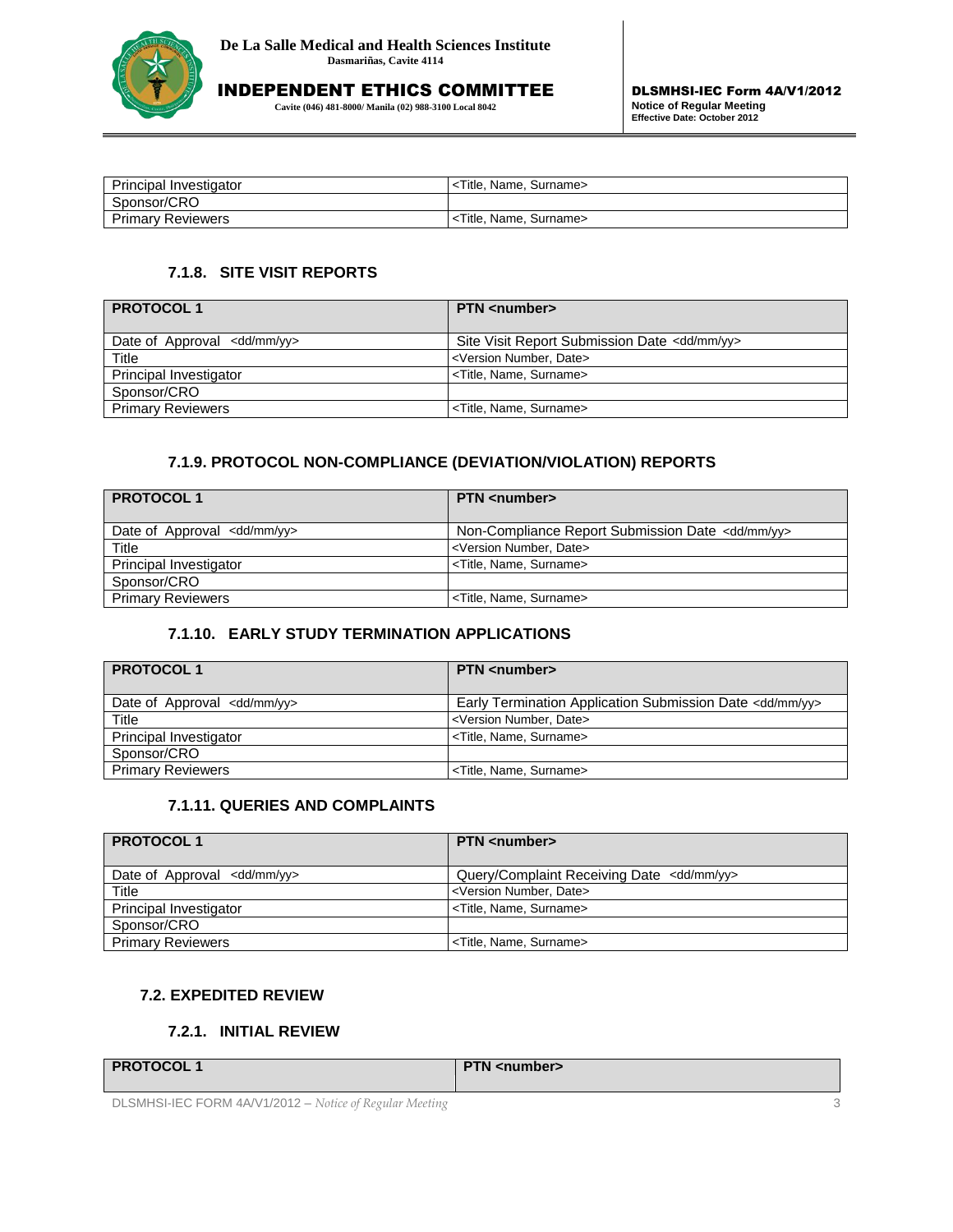

**Cavite (046) 481-8000/ Manila (02) 988-3100 Local 8042**

| Date of Submission                            | <dd mm="" yy=""></dd>                                             |
|-----------------------------------------------|-------------------------------------------------------------------|
| Title                                         | <version date="" number,=""></version>                            |
| Principal Investigator                        | <title, name,="" surname=""></title,>                             |
| Sponsor/CRO                                   |                                                                   |
| Previous Approval from other Technical/Ethics | <name committee="" ethics="" of="" review="" technical=""></name> |
| <b>Review Committees</b>                      |                                                                   |
|                                               | <approval and="" date="" end="" start=""></approval>              |
| <b>Primary Reviewers</b>                      | <title, name,="" surname=""></title,>                             |

# **7.2.2. CONTINUING REVIEW APPLICATIONS** (*for expedited protocols*)

| <b>PROTOCOL1</b>                    | <b>PTN</b> <number></number>                             |
|-------------------------------------|----------------------------------------------------------|
| Date of Approval $\lt d\ll d/mm/yy$ | Continuing Review Application Date <dd mm="" yy=""></dd> |
| Title                               | <version date="" number,=""></version>                   |
| Principal Investigator              | <title, name,="" surname=""></title,>                    |
| Sponsor/CRO                         |                                                          |
| <b>Primary Reviewers</b>            | <title, name,="" surname=""></title,>                    |

## **7.2.3. PROTOCOL WITHDRAWAL**

| <b>PROTOCOL1</b>                         | <b>PTN</b> <number></number>                                |
|------------------------------------------|-------------------------------------------------------------|
| Date of Submission <dd mm="" yy=""></dd> | Date of Withdrawal Application/Letter <dd mm="" yy=""></dd> |
| Title                                    | <version date="" number,=""></version>                      |
| Principal Investigator                   | <title, name,="" surname=""></title,>                       |
| Sponsor/CRO                              |                                                             |
| <b>Primary Reviewers</b>                 | <title, name,="" surname=""></title,>                       |

#### **7.2.4. FINAL REPORTS** (*for expedited protocols*)

| <b>PROTOCOL1</b>                     | <b>PTN</b> <number></number>            |
|--------------------------------------|-----------------------------------------|
| Date of Approval $\lt d\ll d/mm/yy>$ | Final Report Date <dd mm="" yy=""></dd> |
| Title                                | <version date="" number,=""></version>  |
| Principal Investigator               | <title, name,="" surname=""></title,>   |
| Sponsor/CRO                          |                                         |
| <b>Primary Reviewers</b>             | <title, name,="" surname=""></title,>   |

#### **7.2.5. NON-COMPLIANCE (DEVIATION/VIOLATION) REPORTS** (*for expedited protocols*)

| <b>PROTOCOL1</b>                       | <b>PTN</b> <number></number>                                |
|----------------------------------------|-------------------------------------------------------------|
| Date of Approval <dd mm="" yy=""></dd> | Non-Compliance Report Submission Date <dd mm="" yy=""></dd> |
| Title                                  | <version date="" number,=""></version>                      |
| Principal Investigator                 | <title, name,="" surname=""></title,>                       |
| Sponsor/CRO                            |                                                             |
| <b>Primary Reviewers</b>               | <title, name,="" surname=""></title,>                       |

## **7.2.6. EARLY STUDY TERMINATION APPLICATIONS** (*for expedited protocols*)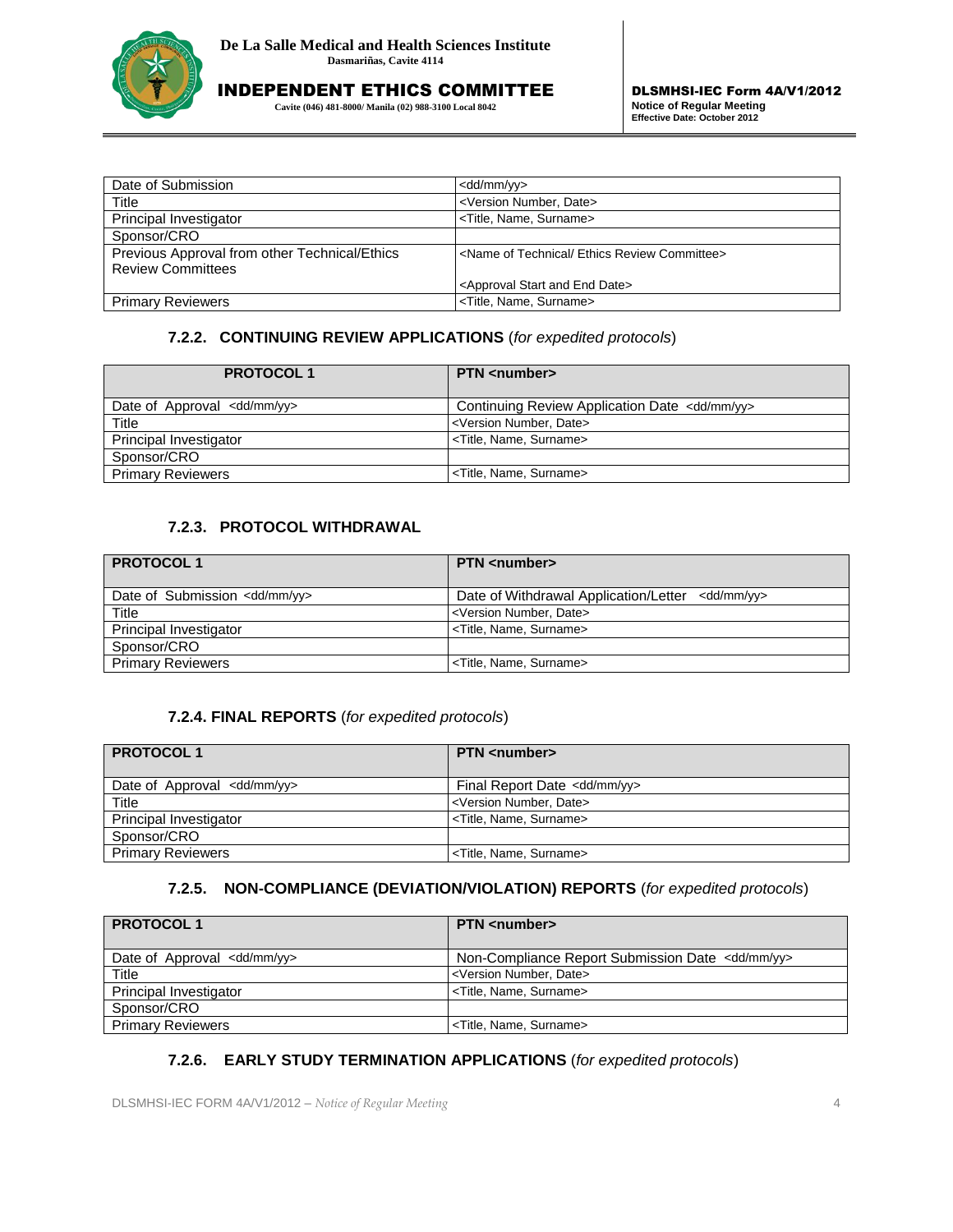

**Cavite (046) 481-8000/ Manila (02) 988-3100 Local 8042**

| <b>PROTOCOL1</b>                         | <b>PTN</b> <number></number>                                        |
|------------------------------------------|---------------------------------------------------------------------|
| Date of Approval $\lt d\frac{d}{m}$ /yy> | Early Termination Application Submission Date <dd mm="" yy=""></dd> |
| Title                                    | <version date="" number,=""></version>                              |
| Principal Investigator                   | <title, name,="" surname=""></title,>                               |
| Sponsor/CRO                              |                                                                     |
| <b>Primary Reviewers</b>                 | <title, name,="" surname=""></title,>                               |

#### **7.2.7. QUERIES AND COMPLAINTS** (*for expedited protocols*)

| <b>PROTOCOL1</b>                       | <b>PTN</b> <number></number>                         |
|----------------------------------------|------------------------------------------------------|
| Date of Approval <dd mm="" yy=""></dd> | Query/Complaint Receiving Date <dd mm="" yy=""></dd> |
| Title                                  | <version date="" number,=""></version>               |
| Principal Investigator                 | <title, name,="" surname=""></title,>                |
| Sponsor/CRO                            |                                                      |
| <b>Primary Reviewers</b>               | <title, name,="" surname=""></title,>                |

#### **7. REPORT ON APPROVED PROTOCOLS**

#### **7.1.1 Protocols with MINOR Modifications (Expedited at the Level of Chair)**

| <b>PROTOCOL1</b>                             | <b>PTN</b> <number></number>               |
|----------------------------------------------|--------------------------------------------|
| Date of Initial Review <dd mm="" yy=""></dd> | Date of Resubmission <dd mm="" yy=""></dd> |
| Title                                        | <version date="" number,=""></version>     |
| Principal Investigator                       | <title, name,="" surname=""></title,>      |
| Sponsor/CRO                                  |                                            |
| <b>Primary Reviewers</b>                     | <title, name,="" surname=""></title,>      |

#### **7.1.2. Protocol Amendments Expedited at the Level of the Chair** (*amendments that are MINOR or administrative in nature)*

| <b>PROTOCOL1</b>                             | <b>PTN</b> <number></number>               |
|----------------------------------------------|--------------------------------------------|
| Date of Initial Review <dd mm="" yy=""></dd> | Date of Resubmission <dd mm="" yy=""></dd> |
| Title                                        | <version date="" number,=""></version>     |
| Principal Investigator                       | <title, name,="" surname=""></title,>      |
| Sponsor/CRO                                  |                                            |
| <b>Primary Reviewers</b>                     | <title, name,="" surname=""></title,>      |

# **8. OTHER MATTERS**

## **9. ADJOURNMENT**

The meeting was adjourned at <hh:m>